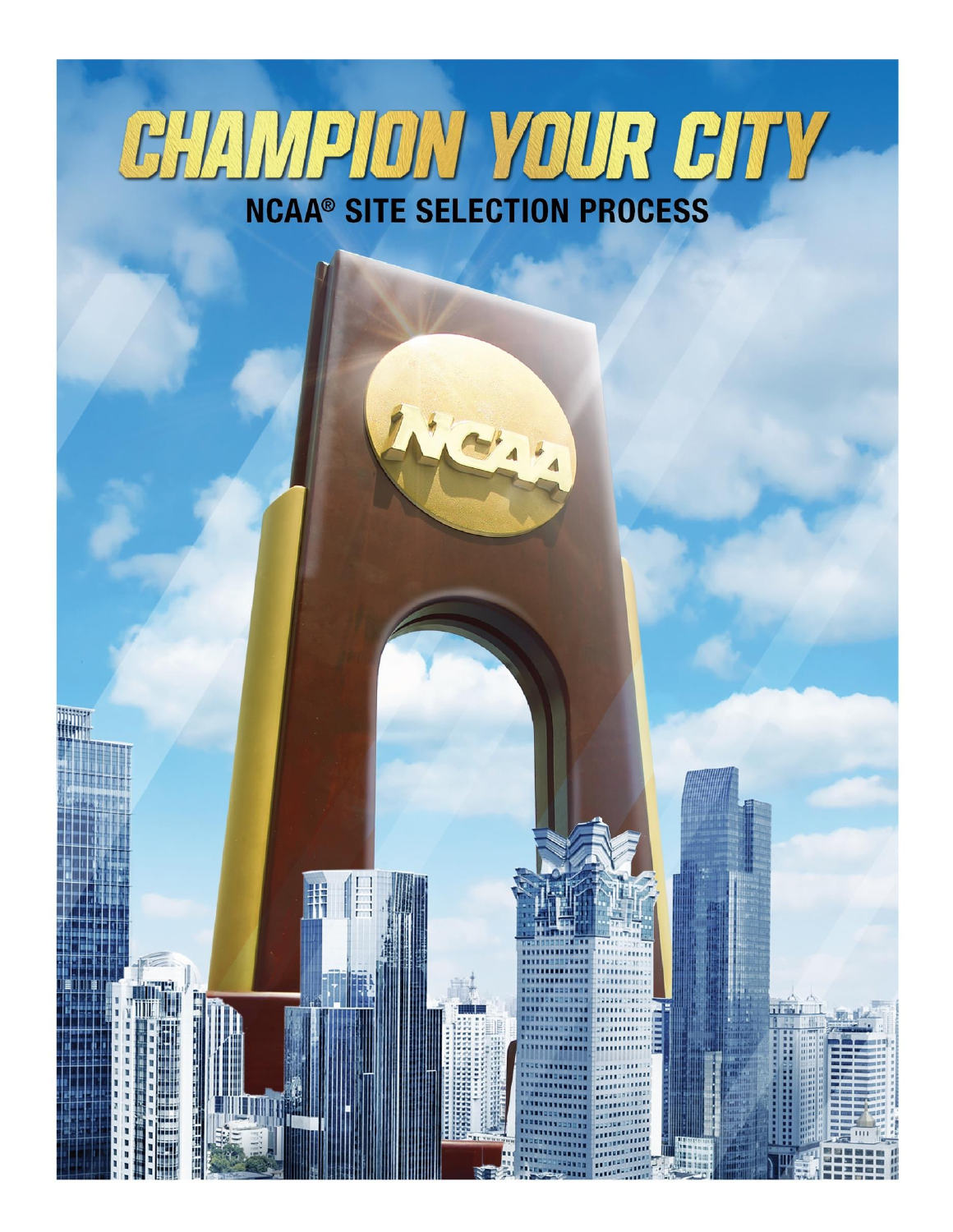

2022-2025 NCAA DIVISION III FIELD HOCKEY CHAMPIONSHIPS SPORT SPECIFIC INFORMATION

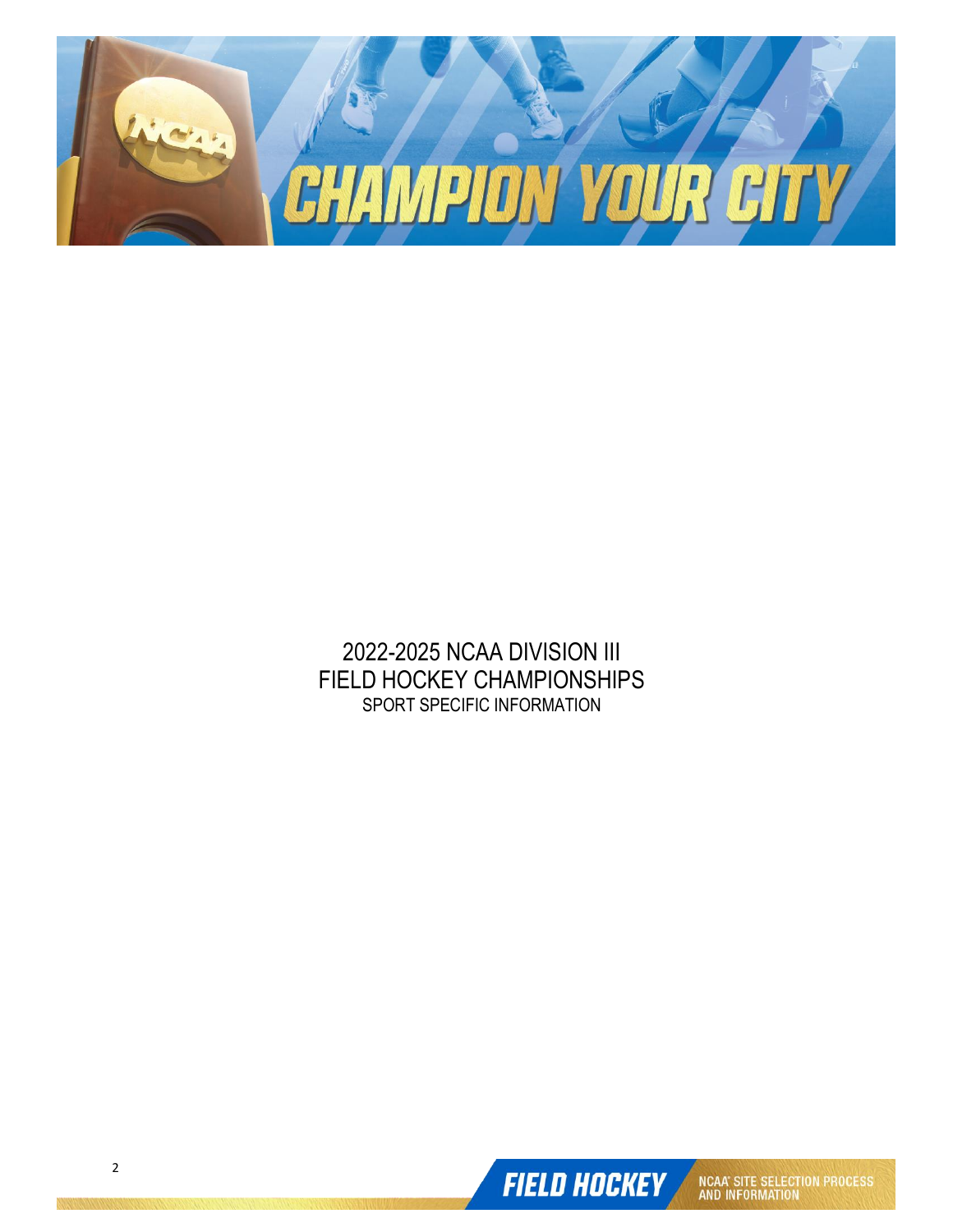

# **Table of Contents**

#### Page No.

| Section I    |  |
|--------------|--|
| Section II   |  |
| Section III  |  |
| Section IV   |  |
| Section V    |  |
| Section VI   |  |
| Section VII  |  |
| Section VIII |  |
| Section IX   |  |
|              |  |

*IN THE EVENT OF ANY CONFLICT OR INCONSISTENCY BETWEEN THE SPECIFICATIONS THAT FOLLOW AND ANY SUCH SPECIFICATIONS IN THE GENERAL BID SPECIFICATIONS DOCUMENT, THE FORMER SHALL PREVAIL AND GOVERN THE MATTER.*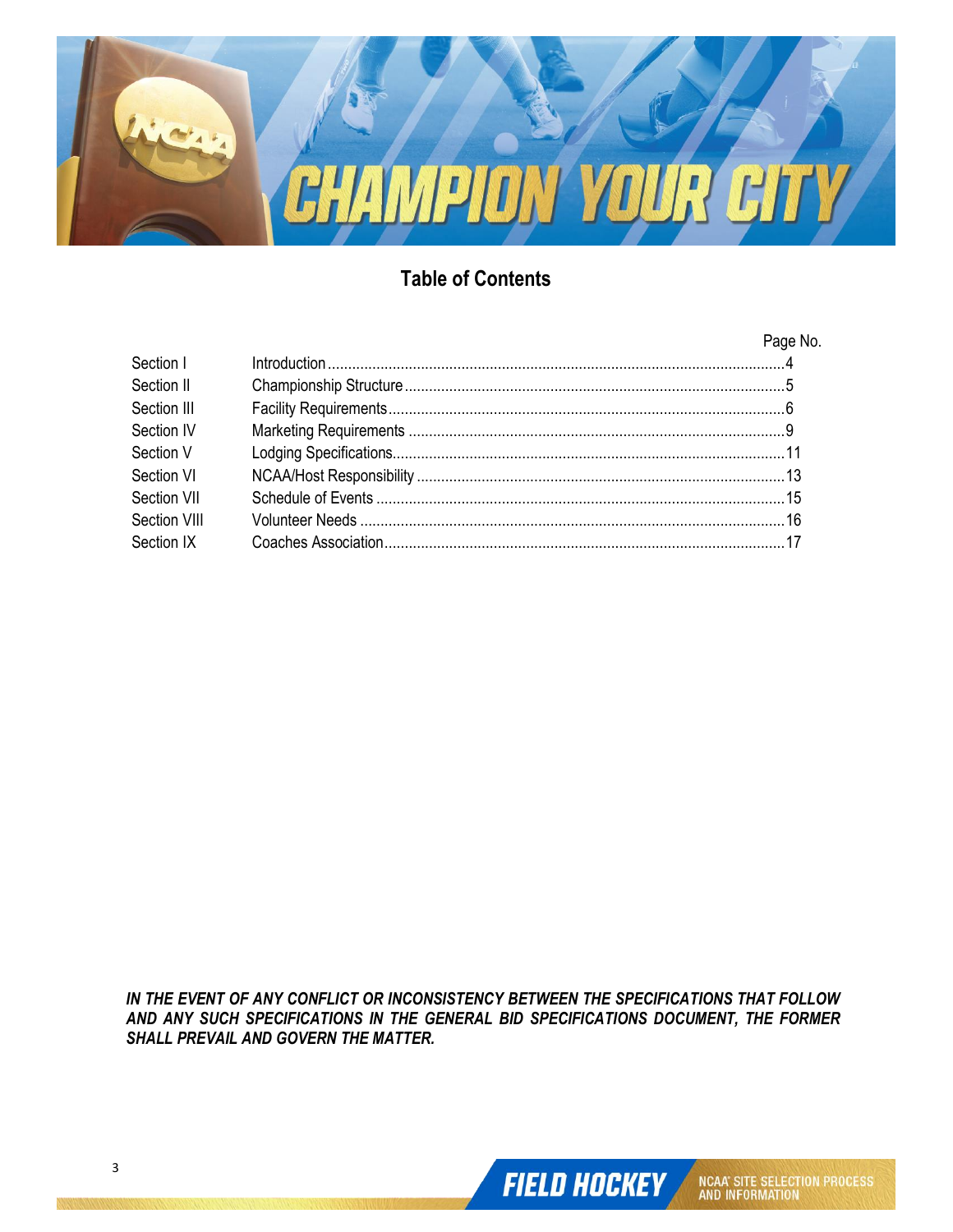

#### **SECTION I: INTRODUCTION**

The National Collegiate Athletic Association ("NCAA" and/or "Association") is pleased to provide to member institutions/conferences the opportunity to submit a proposal to host one or more NCAA championships.

The information contained in this document and the accompanying attachments provides the minimum bid specifications for hosting any of these championships, as well as essential information that will provide assistance in the development of a creative, comprehensive and competitive bid proposal. The NCAA awards the privilege of hosting an NCAA championship to institutions' several years in advance, so those communities may work collaboratively with the NCAA to create positive experiences for its student-athletes, participating institutions, fans and the community.

A member institution or member conference of the NCAA must be designated as the host institution/conference for the championship. The administration of the championship is under the authority of the respective sports committee subject to final authority of the NCAA DIII Championships Committee. All activities and events associated with the championship are to be approved by the sports committee.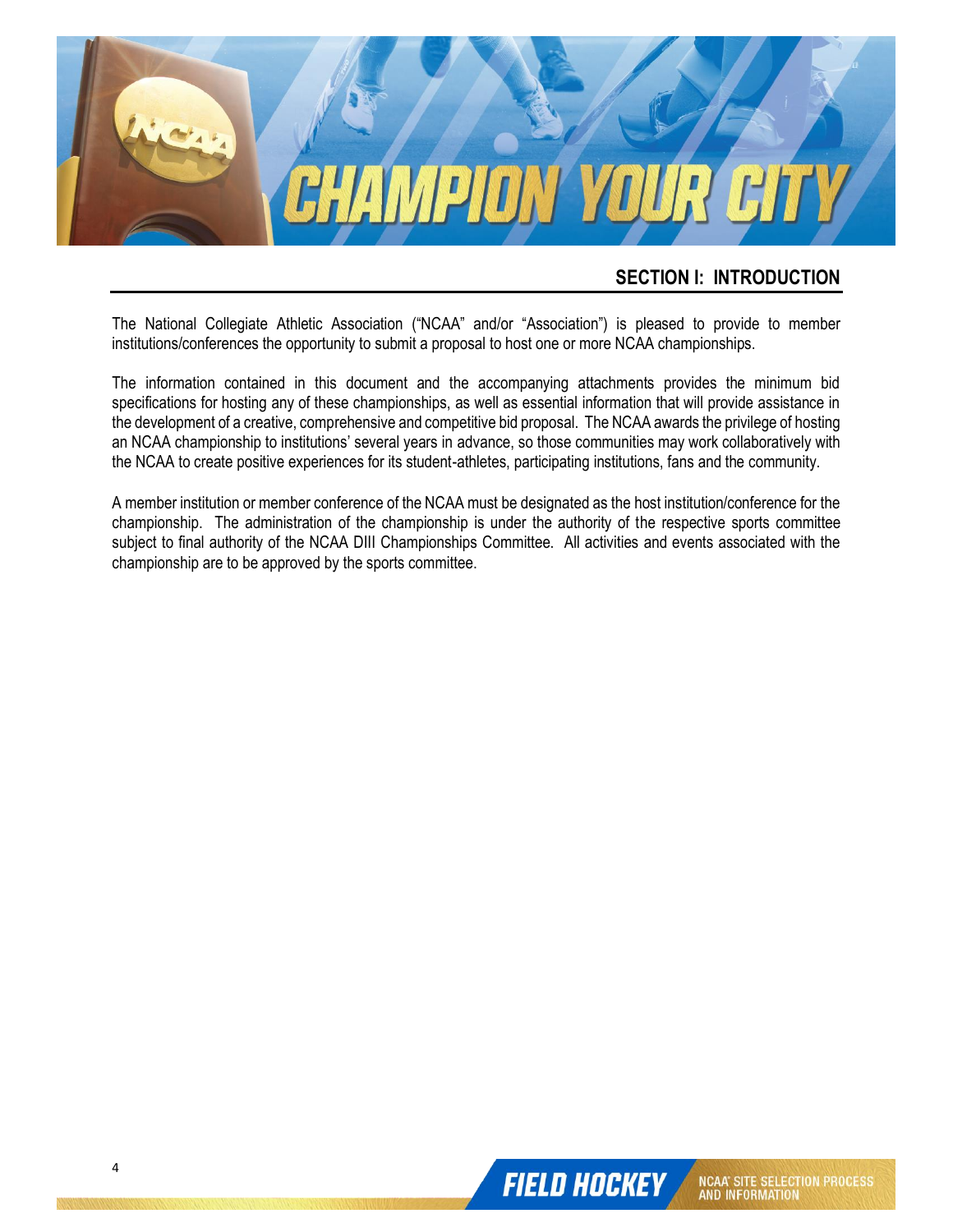

# **SECTION II: CHAMPIONSHIP STRUCTURE**

| <b>DATE FORMULAS</b>    |                                          |  |  |  |
|-------------------------|------------------------------------------|--|--|--|
| First Round             | Wednesday before second and third rounds |  |  |  |
| Second and Third Rounds | Weekend before finals                    |  |  |  |
| Semifinals and Finals   | Saturday and Sunday before Thanksgiving  |  |  |  |

The championship provides for a field of 24 teams. First-round and second-/third-round games will be played at the site of participating institutions. Winners (four teams) will advance to the national championship at predetermined site.

**PLEASE NOTE:** Please indicate the year(s) in which you are interested in serving as host:

- \_\_\_\_\_ November 19 and 20, 2022
- \_\_\_\_\_ November 18 and 19, 2023
- \_\_\_\_\_ November 23 and 24, 2024
- \_\_\_\_\_ November 22 and 23, 2025

*Additionally, if an agency is interested in hosting the Divisions I, II and III Field Hockey Championships at a common site, please use the Division I field hockey bid document to bid. A proposed schedule of events is included there as Appendix A for entities interested in hosting all divisions. With the need for two venues, the field surface must be similar at both venues.*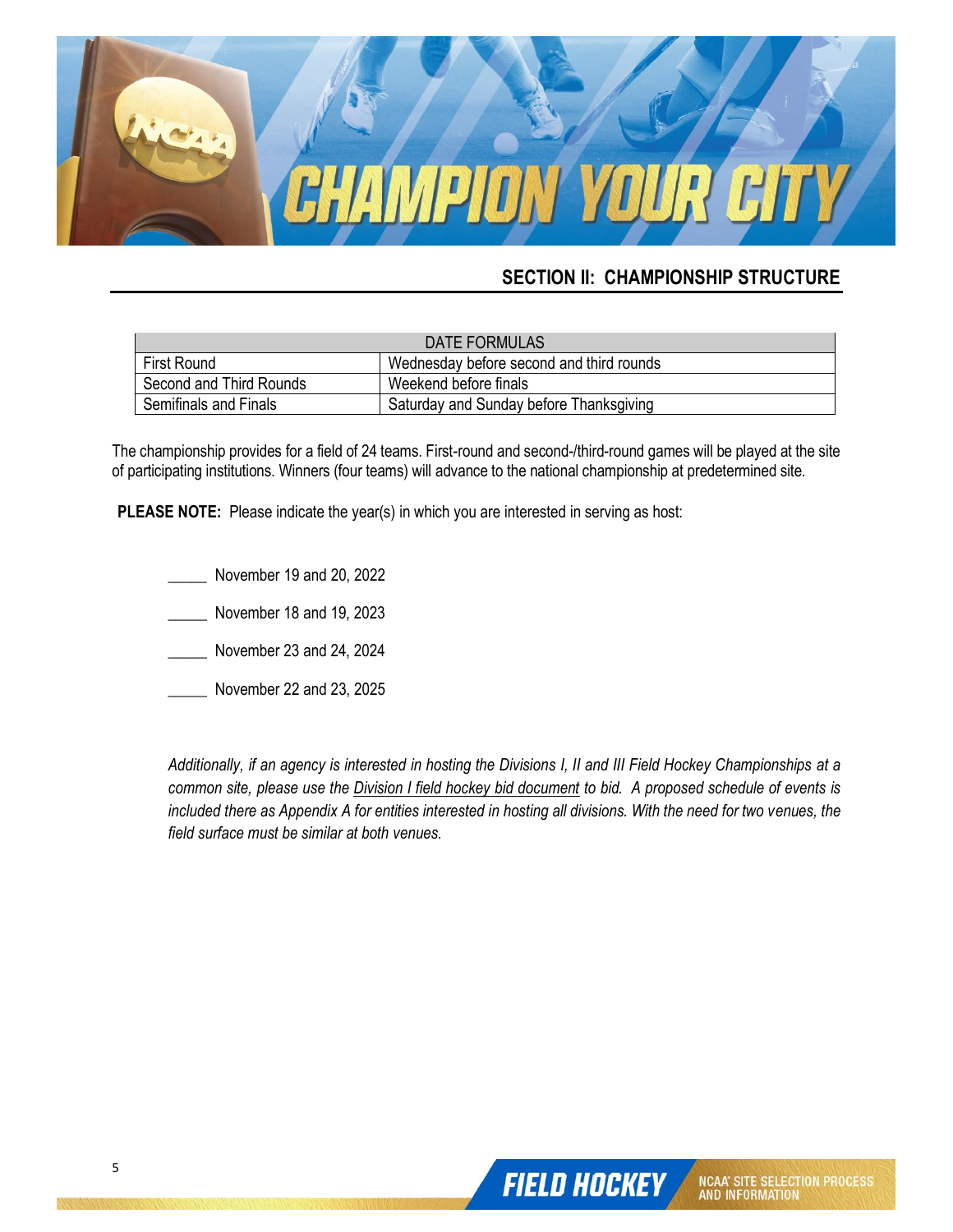

# **SECTION III: GENERAL FACILITY REQUIREMENTS**

- 1. The Americans with Disabilities Act requires that public establishments offer equal access and services to people who are physically and mentally disabled. The NCAA will rely on host organizations to confirm compliance with the act by host facilities. The host is responsible to check and see that its facility will be in compliance as of the dates of the championship and to advise the NCAA national office if it will NOT be in compliance.
- 2. Facility must be available for team practices the day before and the day of competition (refer to the practice session of this manual).
- 3. Provide a spacious locker room with chalk or white board for each team for practice and games. All team locker rooms should have the name affixed to the door. A separate locker room for the game umpires should be provided.
- 4. Arrange for a public address system to announce lineups, scoring and substitutions and make announcements.
- 5. The field must be properly and clearly marked in accordance with FIH rules and NCAA rules modifications. Repainting of lines is recommended.
- 6. The host institution must provide a certified athletic trainer and athletic training facilities on practice and competition days for all teams and umpires.
- 7. Arrange for planned access to a physician, preferably a team physician.
- 8. Team benches or chairs should be set for 34 individuals (per team) for championship games and should be located on the same side of the field as the scorer's table. Only authorized individuals with specific functions should be permitted in the bench area.
- 9. A raised scorer's table with skirt should be set for the following individuals: official scorer, timer, alternate umpire and NCAA representatives (seven places at finals). The scorers' table should have communication capabilities with the press box. Chairs should be available for carded players. The games committee (NCAA championship manager, field hockey committee, and tournament director) should be seated at the table.
- 10. The playing area, including a designated bench area that the teams must remain within, must be clearly marked and secure. Cones to mark the substitution area must be provided. Spectators must be at least 10 yards from the field and may not sit or stand behind the goals.
- 11. Water should be placed at each bench; supplementary replacement liquids may also be provided. The same should be made available to umpires.
- 12. A visible clock must be provided and will be the official time. If possible, the individuals who are running both the visible clock and the backup clock should be seated at the scorer's table.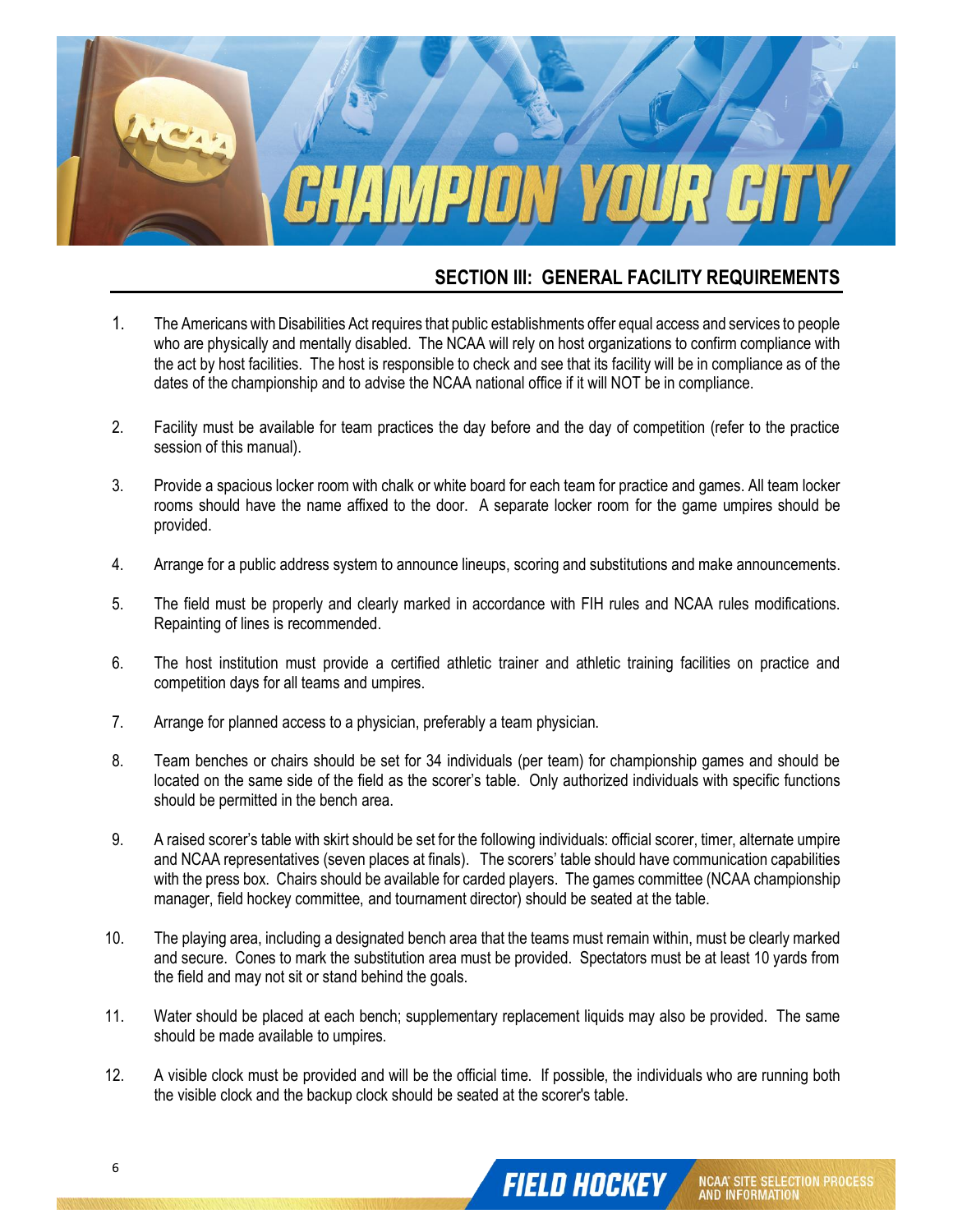

- 13. It is strongly recommended that team names be put on the scoreboard.
- 14. Size and placement of any logos on the playing surface must be approved in advance by the NCAA.
- 15. The facility shall not permit any advertising, banners, signs or displays of any kind, including NCAA corporate partners, to be hung, posted or displayed anywhere within the facility proper (i.e., any place that can be seen from spectator seating areas), including the scoreboard, during the term of this lease, other than NCAA banners and television and radio banners as approved in advance by the NCAA. Any permanently-affixed (or previouslyleased) advertising, banners, signs or displays in the facility shall be covered by the facility at its expense, as designated by the NCAA. This includes, but is not limited to the following:
	- a. Lighted advertising displays or dioramas.
	- b. Advertising displays for lotteries, casinos or organizations promoting open sports gambling.
	- c. Banners, signs, displays or advertising mentioning or promoting any professional sports organization.
	- d. Advertising displays for liquor, tobacco, beer or wine products.
- 16. Arrange an area for each team to videotape its own game if it wishes to do so.
- 17. The media postgame interview room should large enough to accommodate 20 people, be "dressed" appropriately: (a) place NCAA logos and banners on the table and walls; (b) use draping on tables and other areas as necessary; (c) set up table and chairs for the interviewees and moderator; (d) provide a sound system; (e) provide water for each student-athlete and coach; and (f) name cards for each interview participant should be placed at the table. Refreshments for media may also be provided in this area.

#### Competition Specifications

- 1. Game field 100 x 60. (Refer to FIH Rules of Hockey for field and equipment specifications.)
- 2. Field composition. Indicate the type of artificial turf in the facility questionnaire.
- 3. Two team bench areas to seat 34.
- 4. Seating for 1,000 spectators.
- 5. Visible score clock with public address system.
- 6. Elevated scorer's table (prefer covered area).
- 7. Minimum five locker rooms.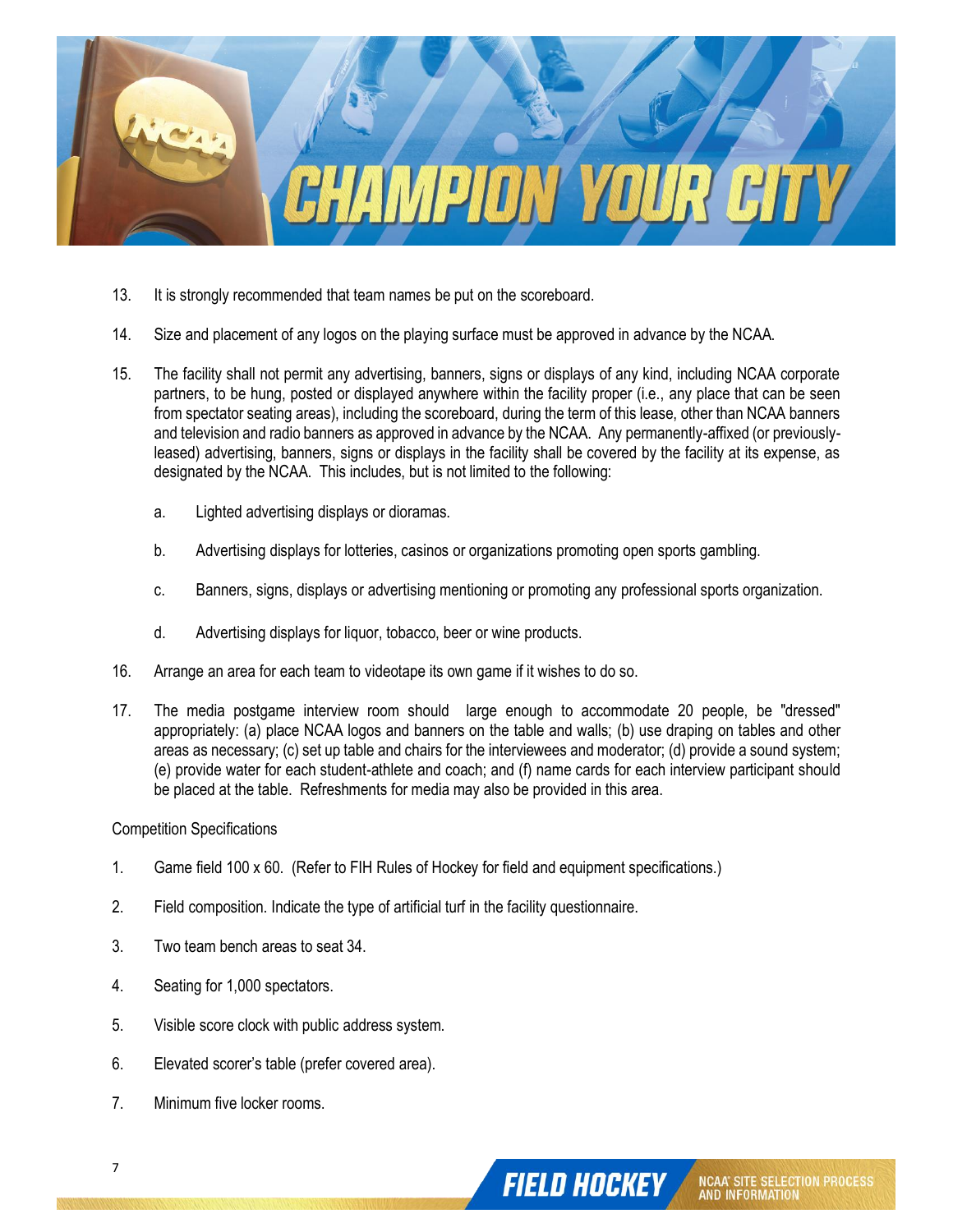

- 8. Ability to secure site and charge admission.
- 9. Adequate athletic training facilities.
- 10. One meeting room large enough to accommodate 20 people.
- 11. Restroom facilities in close proximity to fields.
- 12. Concession (food and merchandise) at field.
- 13. Banquet facility for 175 people.
- 14. Parking for team vehicles and fans.
- 15. Access to 68 non-smoking double rooms at one to four team hotels and 16 king rooms at one to two headquarters and/or officials hotel (preferred at \$119 or less).
- 16. Provide a student-athlete hospitality area either at the hotel or field postgame.
- 17. Willing to host a collegiate all-star game following the semifinal games.
- 18. Highly encouraged to establish a relationship with the local Special Olympics affiliate in your area to facilitate a community service project for the participating student-athletes.

**The prospective host that is bidding on this championship agrees to all terms and conditions as outlined above in this Championship Bid Specifications Agreement. We agree to comply with all the requirements listed in this document and to administer the designated championship in accordance with the policies of the NCAA and the applicable NCAA sports committee. Prospective hosts that agree with all the requirements listed in this document for the designated championship shall signify agreement by selecting "Yes" below.**

 **YES NO NO with Exception**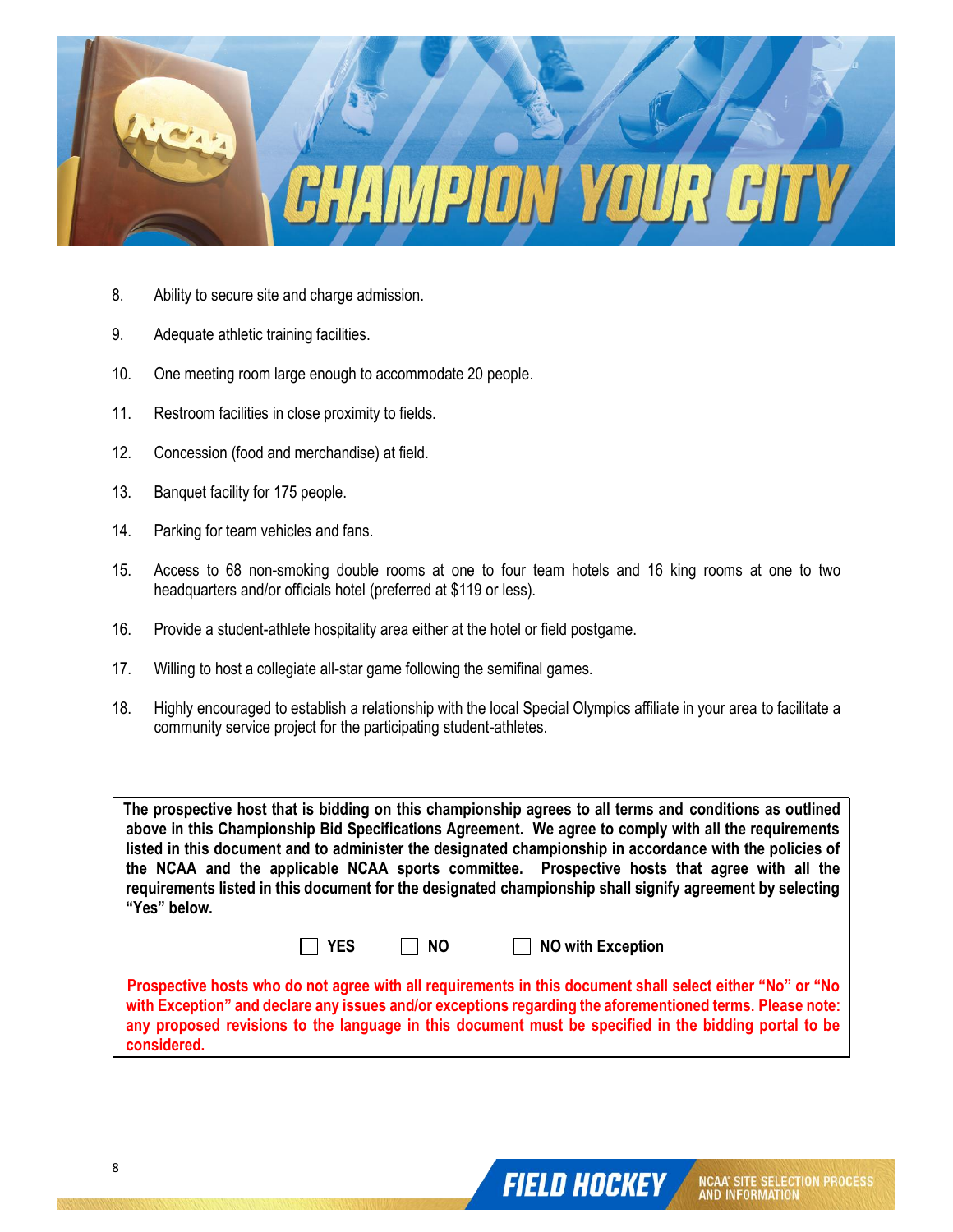

#### **SECTION IV: MARKETING REQUIREMENTS**

- 1. **Marketing Plans.** Upon selection, the host is required to submit a marketing plan for review and approval prior to activation by the NCAA marketing staff. Please refer to the appropriate marketing plan template as a guideline when submitting your plan for review.
- 2. **Budgets.** When the proposed budget is submitted, a minimum of \$4,000 should be allocated for these purposes. The marketing budget should only include items needed for: marketing, advertising, printing costs, gras opportunities and promotions.
- 3. **Creative Process.** A creative marketing assistance website is available to the host for their marketing needs. This marketing website, [NCAAChampsPromotion.com,](http://ncaachampspromotion.com/) is a comprehensive tool designed to help hosts create marketing pieces which will generate awareness and promote tickets and or attendance for the championship.

Hosts should customize and download all necessary artwork to promote the championship. Every effort should be made to use the online marketing templates, produce the items locally and obtain reimbursement for production costs, up to the reimbursable allocation provided.

All requests, for both artwork and reimbursement, must be approved by the NCAA prior to proceeding with production. Artwork requests and approvals will be managed through the website. Should you not have a local vendor, a list of preferred NCAA vendors is available on the website.

- 4. **Radio/TV.** Radio/TV. The NCAA will provide the following television and radio elements to assist in promoting and selling tickets to the championship. Several formats will be provided in order to allow for use over a variety of platforms (e.g., websites, tv commercials, videoboards). All spots will be made available for download via the online marketing website [NCAAChampsPromotion.com](http://ncaachampspromotion.com/)
- 5. **Support Documents.** Hosts should refer to the following support documents when developing marketing plans and budgets: NCAA Ticket Promotional Use Guidelines, NCAA Sales Commission Guidelines, and NCAA Micro-Site Guidelines.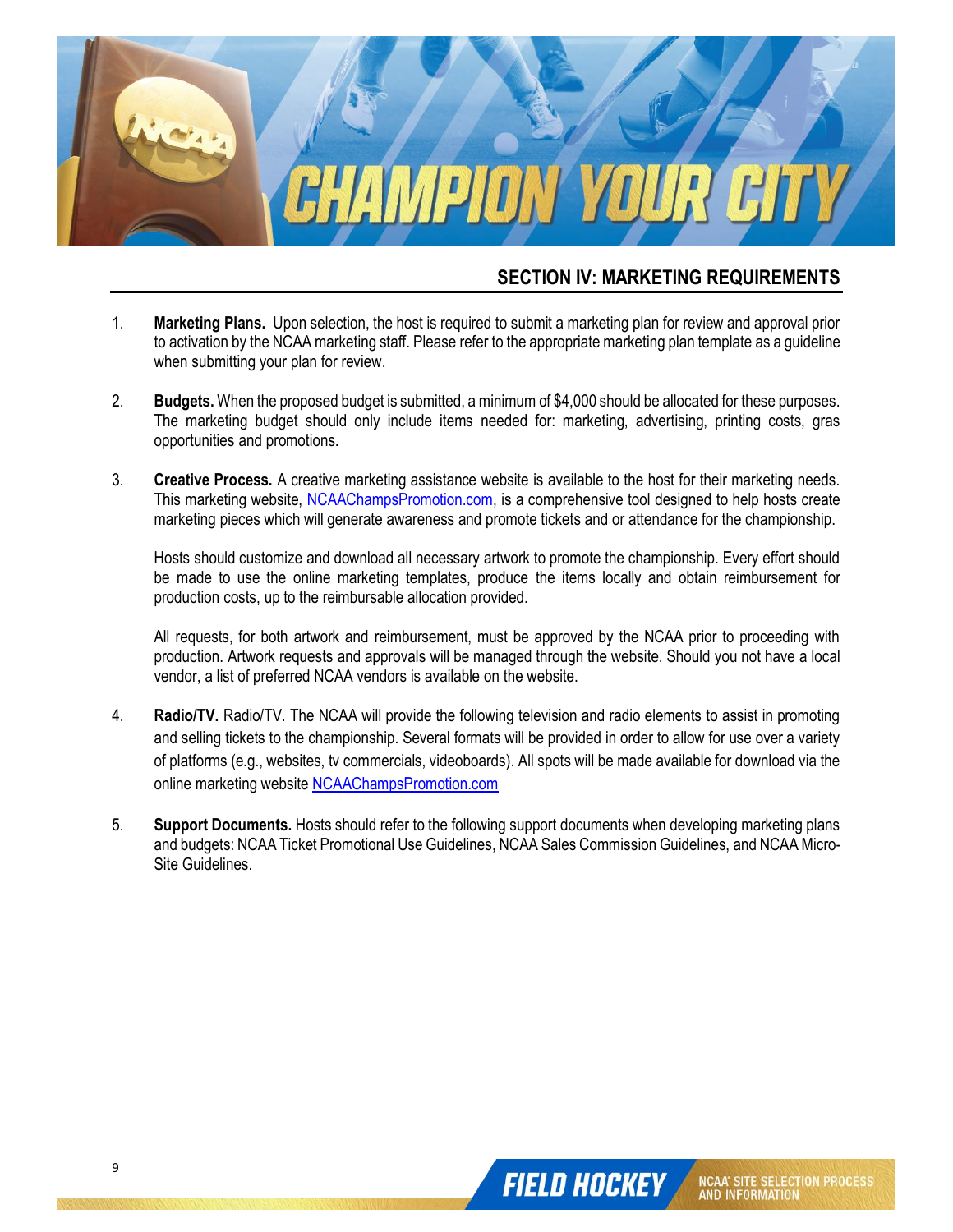

**The prospective host that is bidding on this championship agrees to all terms and conditions as outlined above in this Championship Bid Specifications Agreement. We agree to comply with all the requirements listed in this document and to administer the designated championship in accordance with the policies of the NCAA and the applicable NCAA sports committee. Prospective hosts that agree with all the requirements listed in this document for the designated championship shall signify agreement by selecting "Yes" below.**

| × |
|---|
|---|

**NO With Exception** 

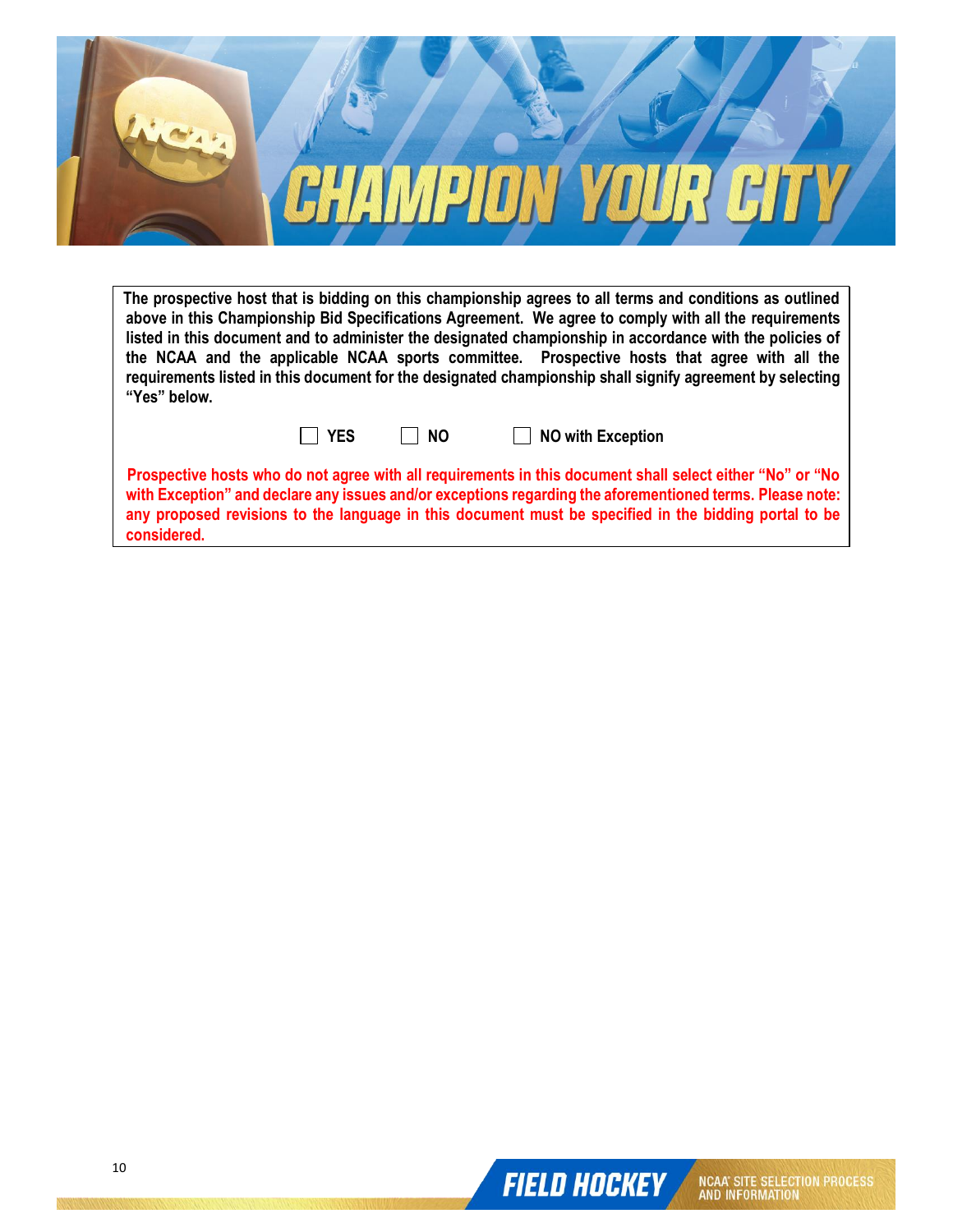

# **SECTION V: LODGING**

Housing will be required for all participating teams, NCAA staff, committee members, media, game officials, and other special guests as designated by the NCAA. Separate hotels are needed for the NCAA, media, officials and participating teams unless specified otherwise by the NCAA. It may be permissible for the media or game officials to be assigned to the same property as the NCAA headquarters hotel. (Game officials and teams may not stay in the same hotel.) Efforts will be made to provide some deference to the official corporate champion/partner in the hotel category (should one exist at the time of contracting) of the NCAA. While hotels are the primary housing offerings that will be contracted, alternative options may be considered in certain situations.

Bids will be awarded contingent upon the successful negotiation of housing needs at reasonable rates. Failure to secure such reasonable rates and properties may result in rescinding of the bid award.

The host institution/conference or sponsoring agency must guarantee sufficient housing is available to meet the room block needs identified in the sport specific bid specification. Properties must meet the required service levels and be in reasonable proximity to the event venues. Rooms should **not** be secured or contracted nor should rates be discussed with specific properties, unless requested to do so by the NCAA.

Bid responses may highlight any recommended properties Anthony Travel should consider when contracting. Specifications should also disclose any special relationships, agreements and/or financial arrangements you may have in place with the recommended properties. Anthony Travel will take into consideration all recommendations when selecting hotels; however, guarantees cannot be made that contracts will be secured with these properties.

All hotels contracted must have experience with and understand the needs of large groups. For certain championship events, additional room blocks may be required for fan travel.

The NCAA or its designees shall have the exclusive right to sell products licensed by the Association for merchandising at the selected hotels (inside and outside the premises controlled by the hotels). The hotel will provide adequate space in its lobby for such sales.

Contracted properties will be responsible for complying will all requirements in the contract terms as presented in the sample contract.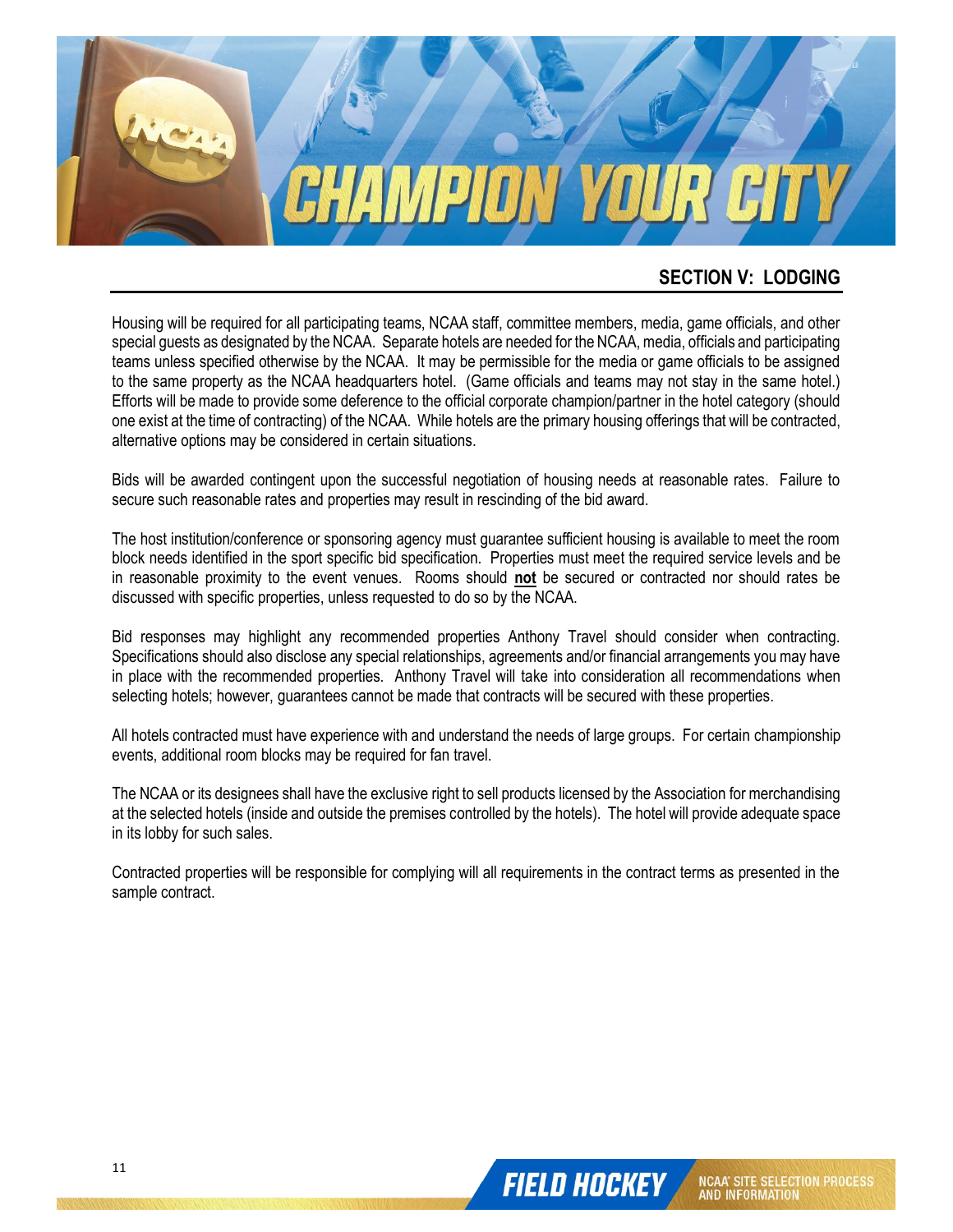

*Hotel Room Block*

|                     | <b>Number</b><br>of Hotels | <b>Service</b><br>Level | <b>Thurs</b> | Fri.         | Sat.         | Sun. | <b>Notes</b> |
|---------------------|----------------------------|-------------------------|--------------|--------------|--------------|------|--------------|
| Teams <sup>1</sup>  |                            |                         | $68 -$       | $68 -$       | $34 -$       | c/o  |              |
|                     |                            |                         | DD           | DD           | DD           |      |              |
| <b>Headquarters</b> |                            |                         | $10 -$       | $10 -$       | $10 -$       | c/o  |              |
|                     |                            |                         | Kings        | <b>Kings</b> | Kings        |      |              |
| <b>Officials</b>    |                            |                         | $6-$         | $6-$         | $6-$         | c/o  |              |
|                     |                            |                         | <b>Kings</b> | Kings        | <b>Kings</b> |      |              |
| Media               |                            |                         |              |              |              |      |              |
| Evaluators          |                            |                         |              |              |              |      |              |
| Association         |                            |                         |              |              |              |      |              |
|                     |                            |                         | $68 -$       | $68 -$       | $34 -$       |      |              |
| <b>Total</b>        |                            |                         | <b>DD</b>    | <b>DD</b>    | <b>DD</b>    |      |              |
|                     |                            |                         | $16 -$       | $16 -$       | $16 -$       |      |              |
|                     |                            |                         | Kings        | Kings        | Kings        |      |              |

<sup>1</sup> **Room Types:** 68 Doubles, 16 Kings, Suites, Other (please explain)

All hotels shall be in close proximity (ideally within walking distance) from the event venue. The team hotels must be of comparable quality and distance from the playing venue.

The host institution is financially responsible for the official accommodations to be reimbursed by the NCAA.

**The prospective host that is bidding on this championship agrees to all terms and conditions as outlined above in this Championship Bid Specifications Agreement. We agree to comply with all the requirements listed in this document and to administer the designated championship in accordance with the policies of the NCAA and the applicable NCAA sports committee. Prospective hosts that agree with all the requirements listed in this document for the designated championship shall signify agreement by selecting "Yes" below.**

|  | × |
|--|---|
|--|---|

**T** YES **NO NO NO** with Exception

**FIELD HOCKEY** 

**NCAA<sup>\*</sup> SITE SELECTION PROCESS**<br>AND INFORMATION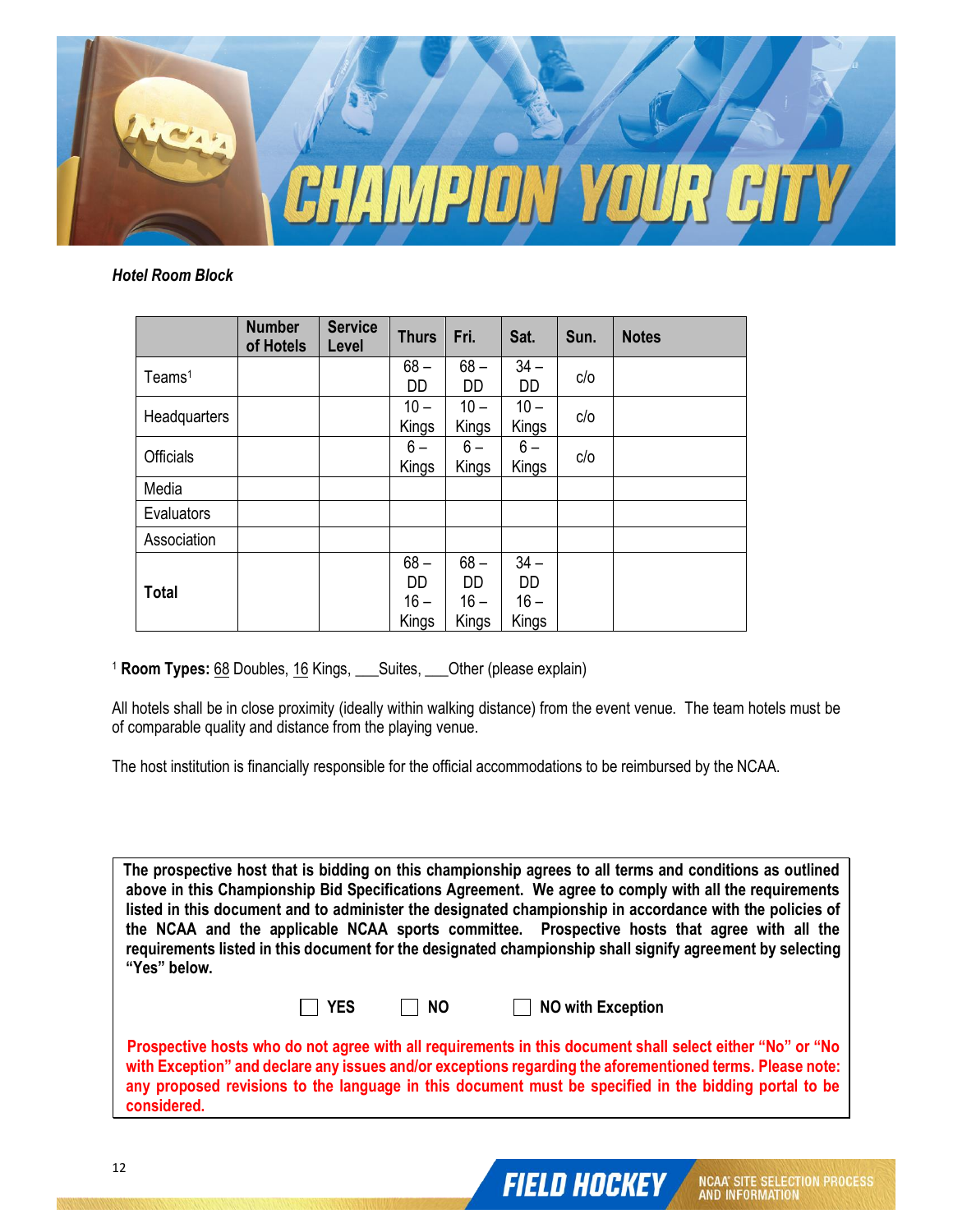

# **SECTION VI: NCAA/HOST RESPONSIBILITY**

#### **NCAA PROVIDES:**

- 1. Transportation and per diem reimbursement for the participating teams.
- 2. Transportation, lodging (room and tax), per diem and game fee for all officials.
- 3. Transportation, lodging (room and tax) and per diem for the NCAA sport committee.
- 4. Awards for the participating teams.
- 5. Official souvenir program.
- 6. Bracket board.
- 7. Credentials.
- 8. Funding for the host to provide mementos to the official traveling parties of the participating teams.
- 9. Funding for volunteer apparel.
- 10. Funding for promotional efforts.

#### **HOST INSTITUTION/CONFERENCE AND/OR SPONSORING AGENCY PROVIDES:**

- 1. Facilities.
- 2. Volunteers.
- 3. Public relations coordination.
- 4. First aid/medical services/AED on-site/ambulance on-site.
- 5. Championships hospitality.
- 6. Food/beverage concessions.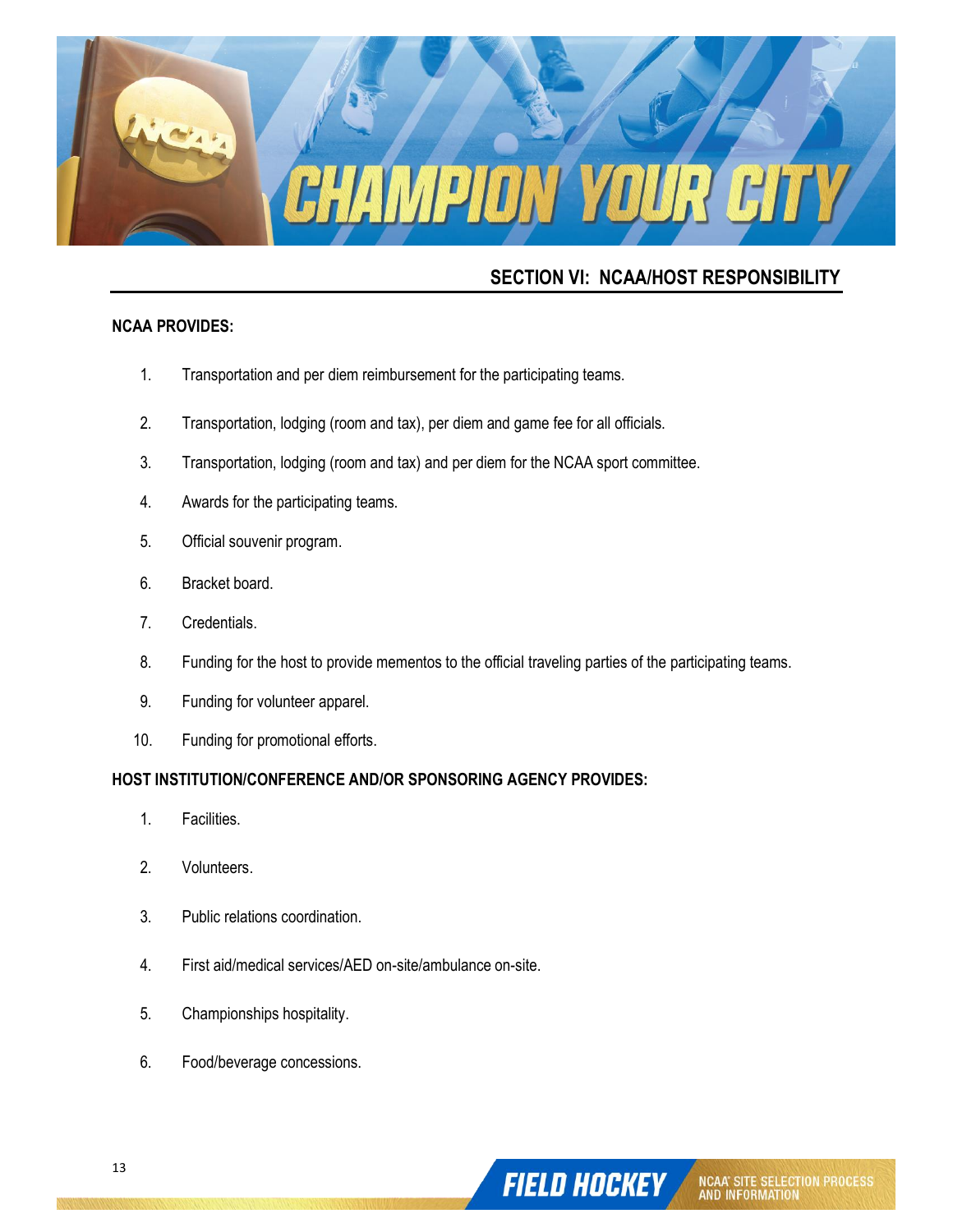

- 7. Public address system.
- 8. Support personnel ushers, ticket takers, media runners, etc.
- 9. Security.
- 10. Media room (fully equipped).
- 11. Media seating/work area with constant refreshments.
- 12. Tickets.
- 13. All computers, printers, fax machines, video equipment, photocopy machines, telephone lines, DSL lines, etc. necessary to administer the championships, and as may be required by the NCAA.
- 14. Appropriate directional signage within and outside the venue.
- 15. Other items as later requested by the NCAA.
- 16. Head table personnel (e.g., public address announcers, official scorer, matchmaker, chief of head table operations, etc.)

**The prospective host that is bidding on this championship agrees to all terms and conditions as outlined above in this Championship Bid Specifications Agreement. We agree to comply with all the requirements listed in this document and to administer the designated championship in accordance with the policies of the NCAA and the applicable NCAA sports committee. Prospective hosts that agree with all the requirements listed in this document for the designated championship shall signify agreement by selecting "Yes" below.**

**T** YES **NO NO NO** with Exception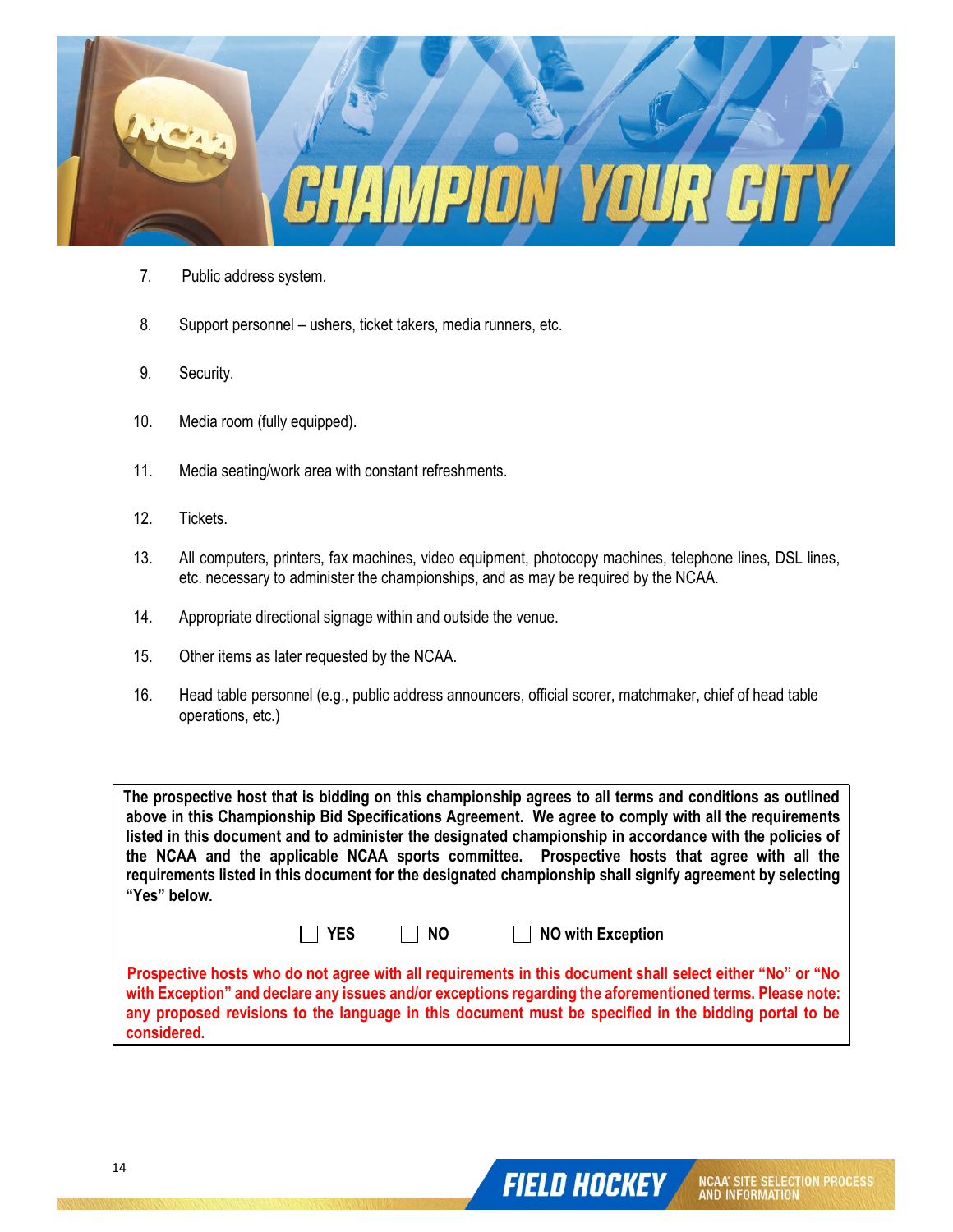

# **SECTION VII: SCHEDULE OF EVENTS**

#### **Monday Conference Call**

**\*Team Practice and community service project schedule to be decided during the pre-tournament conference call**

#### **Friday Practice and Community Service Times (tentative)**

9–10 a.m. 10:30–11:30 a.m. 1:30–2:30 p.m. 3–4p.m.

Team Lunch Noon  $-1$  p.m.

#### **Saturday**

| 11 a.m.          | Semifinal game 1                          |
|------------------|-------------------------------------------|
| 2 p.m.           | Semifinal game 2                          |
| $4$ p.m. (tent.) | NFHCA all-star game (reception to follow) |

# **Sunday**

Championship game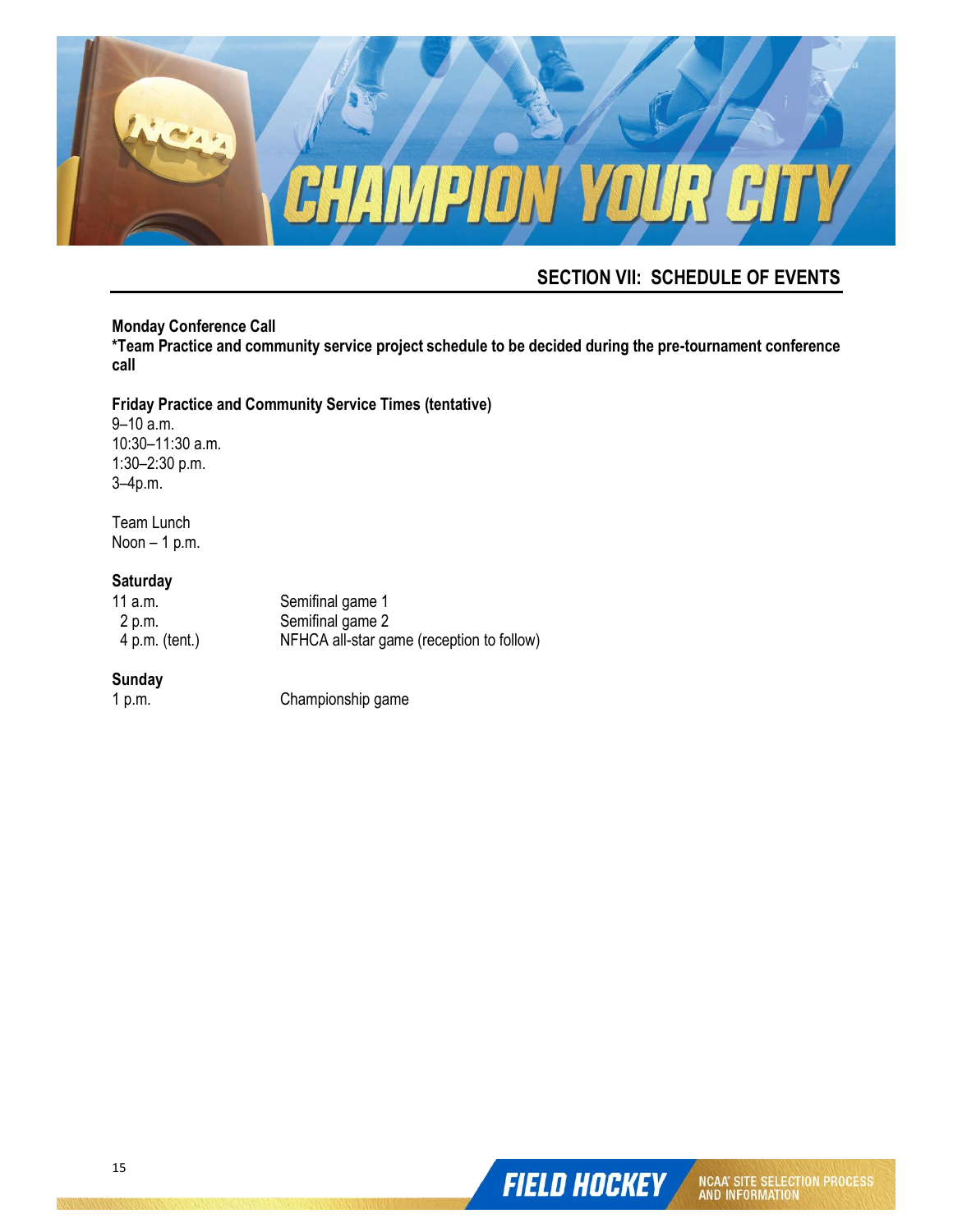

# **SECTION VIII: VOLUNTEER NEEDS**

Approximately 30 volunteers per day will be needed for assignments, including scoreboard operations (2), scoring control (4), spotters (2), hospitality (6), ball crew (4), an individual(s) to act as host for each team (4), and program and merchandise sales (4).

| The prospective host that is bidding on this championship agrees to all terms and conditions as outlined                                                                                                  |
|-----------------------------------------------------------------------------------------------------------------------------------------------------------------------------------------------------------|
| above in this Championship Bid Specifications Agreement. We agree to comply with all the requirements                                                                                                     |
| listed in this document and to administer the designated championship in accordance with the policies of                                                                                                  |
| the NCAA and the applicable NCAA sports committee. Prospective hosts that agree with all the<br>requirements listed in this document for the designated championship shall signify agreement by selecting |
| "Yes" below.                                                                                                                                                                                              |

**T** YES NO **NO** NO with Exception